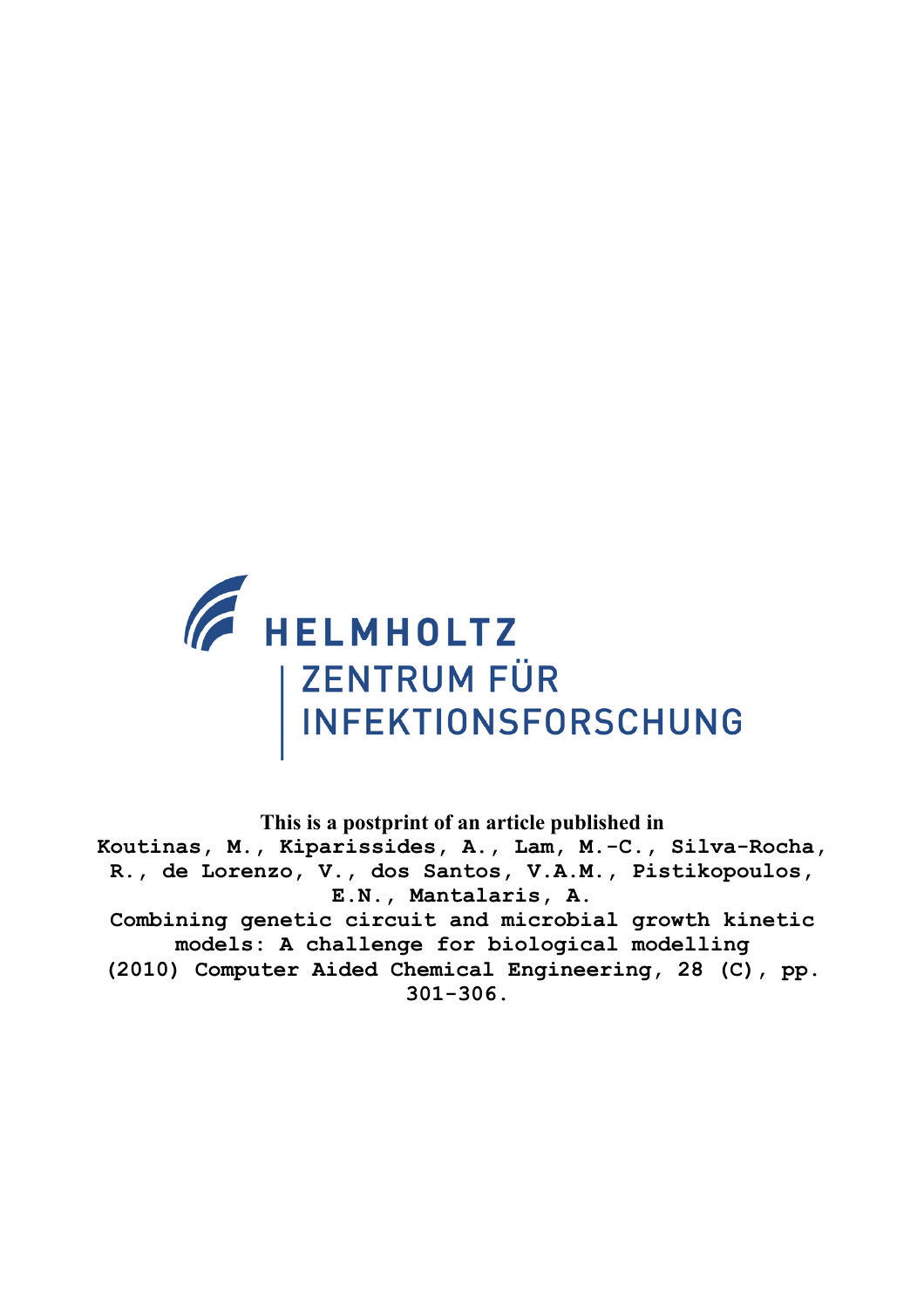20<sup>th</sup> European Symposium on Computer Aided Process Engineering – ESCAPE20 S. Pierucci and G. Buzzi Ferraris (Editors) © 2010 Elsevier B.V. All rights reserved.

# **Combining Genetic Circuit and Microbial Growth Kinetic Models: A Challenge for Biological Modelling**

Michalis Koutinas,<sup>a</sup> Alexandros Kiparissides,<sup>a</sup> Ming-Chi Lam,<sup>a,b</sup> Rafael Silva-Rocha,<sup>c</sup> Victor de Lorenzo,<sup>c</sup> Vitor A.P. Martins dos Santos,<sup>b</sup> Efstratios N.

Pistikopoulos,<sup>a</sup> Athanasios Mantalaris<sup>a,\*</sup>

*a Department of Chemical Engineering, Imperial College, London SW7 2AZ, UK b Systems and Synthetic Biology Group, Helmholtz Center for Infection Research, Inhoffenstrasse 7, D-38124, Braunschweig, Germany* 

*<sup>c</sup>Centro Nacional de Biotecnologia, Consejo Superior de Investigaciones Cientificas, Darwin 3, Cantoblanco, 28049 Madrid, Spain* 

*\*Author to whom correspondence should be addressed: a.mantalaris@imperial.ac.uk* 

# **Abstract**

A modelling framework that consists of model building, validation and analysis, leading to model-based design of experiments and to the application of optimisation-based model-predictive control strategies for the development of optimised bioprocesses is presented. An example of this framework is given with the construction and experimental validation of a dynamic mathematical model of the *Ps/Pr* promoters system of the TOL plasmid, which is used for the metabolism of *m*-xylene by *Pseudomonas putida* mt-2. Furthermore, the genetic circuit model is combined with the growth kinetics of the strain in batch cultures, demonstrating how the description of key genetic circuits can facilitate the improvement of existing growth kinetic models that fail to predict unusual growth patterns. Consequently, the dynamic model is combined with global sensitivity analysis, which is used to identify the presence of significant model parameters, constituting a model-based methodology for the formulation of genetic circuit optimization methods.

**Keywords**: Dynamic modelling, Sensitivity analysis, Genetic circuit, pWW0 (TOL) plasmid, *Pseudomonas putida*.

# **1. Introduction**

Genetic circuits are groups of elements that interact producing certain behaviour [1]. Based on our capability to engineer genetic circuits, fundamental biological processes can be studied systematically and targets can be identified for genetic modification, producing the desired properties. However, the extensive experimentation required to understand the function of genetic circuits, is often limited by the time and cost required. Although the experimental techniques required for the study of genetic circuits are very sophisticated, reliable mathematical models are equally important in reducing substantially the trial-and-error experimentation. In line with this, dynamic modelling can be used for characterisation of the cellular function integrating biological information into predictive models [2]. Furthermore, the molecular and genetic events responsible for the growth kinetics of a microorganism can be extensively influenced by the presence of mixtures of substrates leading to unusual growth patterns, which cannot be accurately predicted from existing models [3]. Thus, a novel approach combining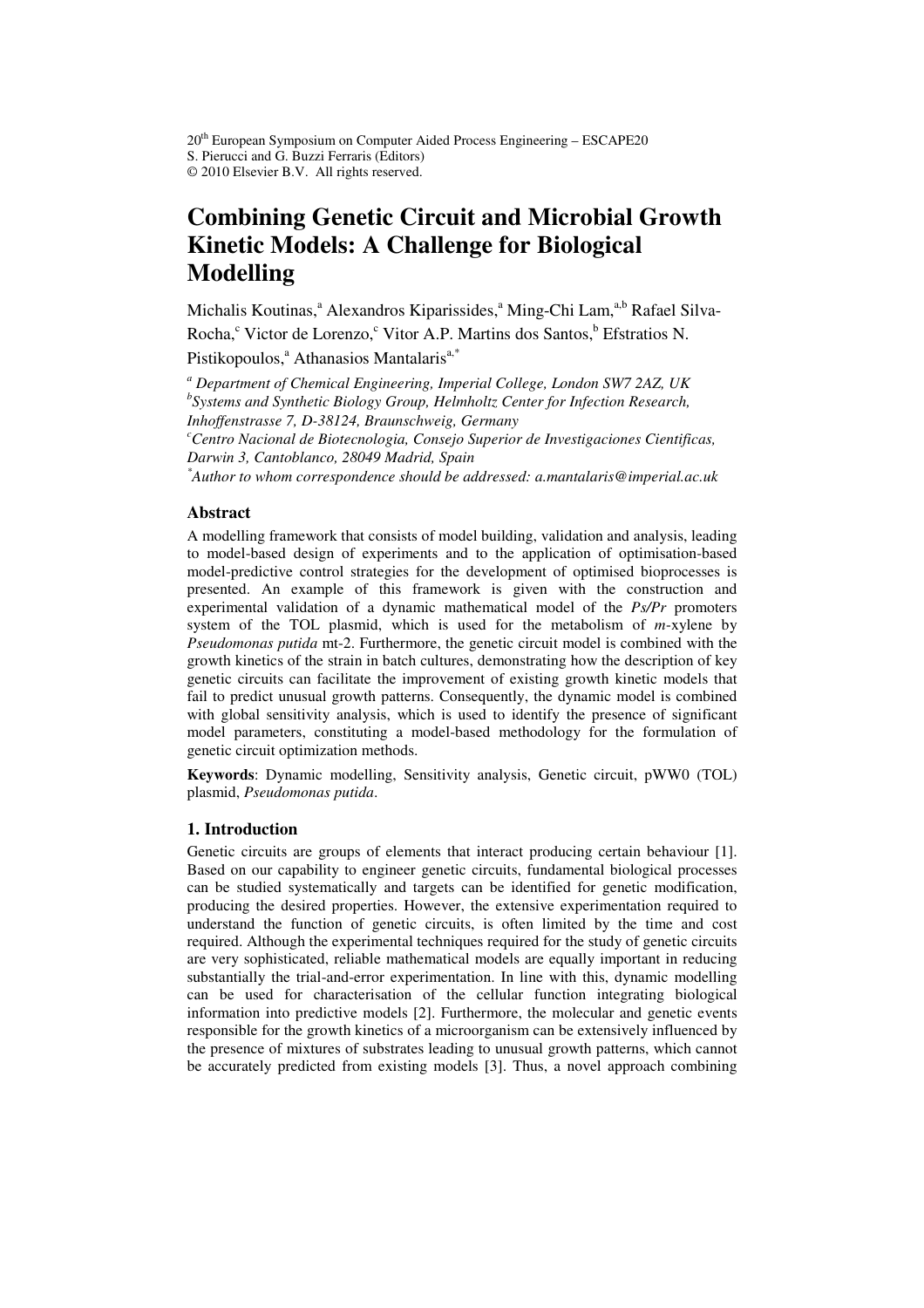genetic circuit and growth kinetic models constitutes an improved version of the currently used models for the prediction of microbial growth kinetics.

Complex biological models may include a large number of parameters, which can be difficult to estimate and may incorporate expensive and time consuming experiments. Global sensitivity analysis (GSA) is a tool used to quantify the importance of model parameters and their interactions with regards to the model output [4]. Analyzing the properties of parameters included in genetic circuit models provides the identification of the most significant ones with respect to the output of interest. Thus, the experiments required for circuit optimisation can be aimed at genetic modifications altering these parameters alone, consequently reducing the cost and the number of experiments required. Application of GSA methods to biological systems has been limited to a few examples [5]. In this work, we present a modeling framework that consists of model building, validation and analysis providing a solid basis for genetic circuit optimization. A combined model has been constructed describing the function of the *Ps/Pr* promoters system and the growth kinetics of *P. putida* mt-2. The model's prediction has been compared to that of models accounting for enzymatic interactions. Finally, preliminary model analysis has been performed with the application of Sobol' GSA method [6].

## **2. Results and discussion**

#### *2.1. Genetic circuit model*

*P. putida* mt-2 is equipped with the TOL plasmid (pWW0), specifying a pathway for the catabolism of *m*-xylene. The enzymes required for these reactions are produced by the two gene operons of TOL (upper- and *meta*- operon), while two genes (*xylS* and *xylR*) control the regulation of transcription of the operons. These four transcriptional units are driven by four different promoters (*Pu*, *Pm*, *Ps* and *Pr*). The *Ps/Pr* system has been reconstructed into its various interacting molecular components and has been described as a combination of logic gates (Fig. 1) producing a representation in an analogy to electronic circuitry. Based on the logic model of the *Ps/Pr* system, the Hill functions were used as input functions to the genes and a dynamic mathematical model of the system was generated, as described below.



Figure 1. Logic diagram of the *Ps/Pr* system of TOL plasmid pWW0.  $\bigcirc$  : input; [ output;  $\Box$ : AND;  $\triangleright$ : NOT.

*P. putida* mt-2 degrades aromatic substrates through a series of events leading to coordinated expression from the upper- and *meta*-cleavage pathways of TOL. The master regulator of the two pathways, the XylR protein, is transcribed by the *xylR* gene from two  $\sigma^{70}$  tandem promoters (*Pr1* and *Pr2*). After binding with *m*-xylene, the inactive dimer form of the XylR protein  $(Xy|R_i)$  binds ATP and oligomerizes to form a hexamer. This leads to the formation of the active form of  $XylR (XylR_a)$ , which induces transcription of the *Pu* promoter synthesizing the upper-pathway enzymes. The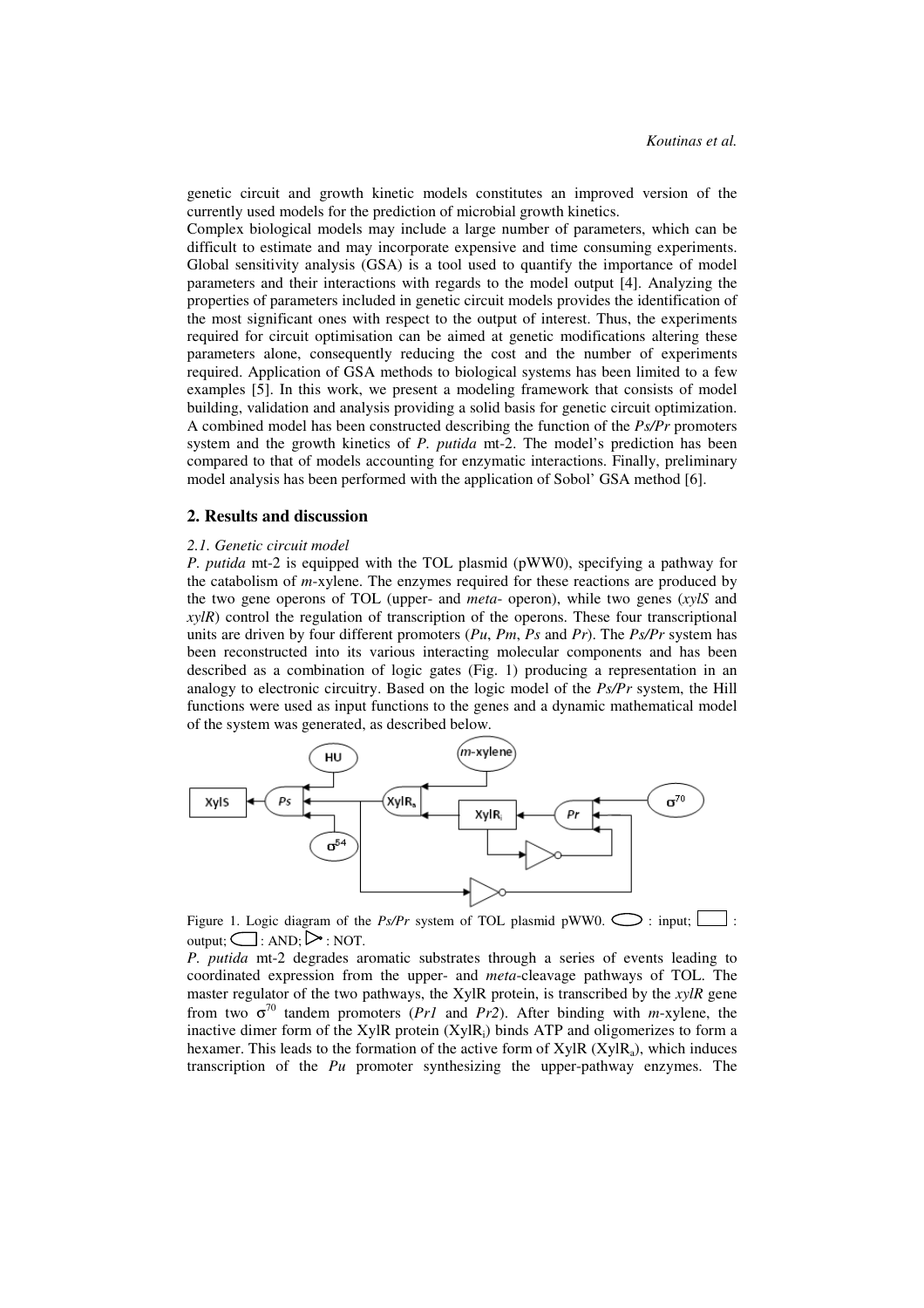# *Combining Genetic Circuit and Microbial Growth Kinetic Models: A Challenge for Biological Modelling*

synthesis of XylR<sub>i</sub>, as well as the forward and reverse reactions for XylR activation/deactivation are expressed by Eqs. (1-2) (all symbols are defined in Table 1):

$$
\frac{dXylR_i}{dt} = \frac{\beta_{xylR_i} Pr_{TC}}{K_{Pr, XylR_i} + Pr_{TC}} - r_{xylR} XylR_i Xyl + 3r_{R, XylR} XylR_a (Xyl_{INI} - Xyl) - \alpha_{xylR} XylR_i
$$
\n(1)

$$
\frac{dX y R_a}{dt} = \frac{1}{3} r_{X y l R} X y l R_i X y l - r_{R, X y l R} X y l R_a (X y l_{I N I} - X y l) - \alpha_{X y l R_a} X y l R_a
$$
\n(2)

Table 1. List of symbols.

| <b>Symbols</b>                                                  | <b>Definition</b>                                                                                     |
|-----------------------------------------------------------------|-------------------------------------------------------------------------------------------------------|
| $XylR_i / XylR_a$                                               | concentrations of the inactive and active forms of XylR protein                                       |
| $r_{\text{XvIR}}$ / $r_{\text{R,XvIR}}$                         | $XylR_i$ oligomerization and $XylR_a$ dissociation constants                                          |
| $Xyl / Xyl_{INI} / Suc$                                         | total $m$ -xylene, total $m$ -xylene initial and total succinate concentrations                       |
| $Pr_{TC}$ / $Ps_{TC}$                                           | relative activities of $Pr$ and $Ps$                                                                  |
| t                                                               | time                                                                                                  |
| $K_{Pr,XyIRi}$ / $\beta_{XyIRi}$                                | $XylR_i$ and maximal $XylR_i$ translation rates                                                       |
| $\alpha_{\text{XylRi}}$ / $\alpha_{\text{XylRa}}$               | degradation/dilution rates due to cellular volume increase for $XylR_i$ and $XylR_a$                  |
| $\beta_0$ / $\beta_{\rm Ps}$ / $\beta_{\rm Pr}$                 | basal and maximal expression levels of $Ps$ and $Pr$                                                  |
| $K_{XvlRa,Ps}$ / $K_{XvlRi}$ / $K_{XvlRa}$                      | activation and repression coefficients of Ps and Pr due to XylR <sub>i</sub> and/or XylR <sub>a</sub> |
| $n_{\text{Pr.i}}/n_{\text{Pr.a}}/n_{\text{Ps.a}}$               | Hill coefficients of Pr and Ps due to $XyIR_i$ and/or $XyIR_a$ binding                                |
| $K_{\text{SUC-Pr}}$ / $K_{\text{SUC-Ps}}$                       | inhibition constant of succinate on $Pr$ and $Ps$                                                     |
| $\alpha_{\rm Pr}/\alpha_{\rm Pr}$                               | deactivation rates of $Pr$ and $Ps$                                                                   |
| $\mu_1$ / $\mu_2$ / $\mu_{\text{max.1}}$ / $\mu_{\text{max.2}}$ | specific and maximum specific growth rates of biomass on $m$ -xylene and succinate                    |
| $S_1/S_2$                                                       | $m$ -xylene and succinate concentrations                                                              |
| $K_{S,1}/K_{L1}/K_{S,2}$                                        | $m$ -xylene and succinate saturation and/or inhibition constants                                      |
| X                                                               | biomass concentration                                                                                 |
| $MWt_1/MWt_2$                                                   | $m$ -xylene and succinate molecular weight                                                            |
| $Y_1/Y_2$                                                       | yield coefficient for biomass on <i>m</i> -xylene and succinate                                       |
| $K_{L1,2}$ / $K_{L1-P,2}$                                       | $m$ -xylene inhibition and by-product inhibition on succinate constant                                |

For simplification of the model developed we express both *xylR* promoters as a single *Pr* promoter. The XylR protein activates *Ps* and represses its own synthesis. During the experiments, the *Pr* promoter was slightly repressed in the presence of both substrates as compared to the case when only *m*-xylene was present. Therefore, we presumed that succinate is repressive for *Pr* in the presence of *m*-xylene and that the concentration of  $\sigma^{70}$  is at a constant level. The function of *Pr* promoter activity is expressed by Eq. (3).

$$
\frac{d \Pr_{TC}}{dt} = \frac{\beta_{p_r}}{1 + \left(\frac{X y l R_i}{K_{x y l R_i}}\right)^{n_{p_{r,i}}} + \left(\frac{X y l R_a}{K_{x y l R_a}}\right)^{n_{p_{r,a}}} \frac{1}{1 + K_{s U C, P_r} S u c^2} - \alpha_{p_r} \Pr_{TC}}
$$
\n(3)

The *xylS* gene is expressed constitutively at a basal expression level  $\beta_0$  (Eq. 4) but boosted in the presence of *m*-xylene synthesizing the XylS protein and stimulating the induction of the *meta*-pathway. Activation of *Ps* is assisted by the HU protein, which stabilizes the correct architecture of the promoter. The experiments of this study confirmed in that *Ps* is negatively affected in the presence of succinate. Thus, we consider that succinate is repressive for *Ps* promoter and we assume that the concentration of HU and  $\sigma^{54}$  is constant at housekeeping level.

$$
\frac{dP_{S_{TC}}}{dt} = \beta_0 + \beta_{Ps} \frac{X y l R_a^{n_{Ps,a}}}{K_{X y l R_a, Ps}^{n_{Ps,a}} + X y l R_a^{n_{Ps,a}}} \frac{1}{1 + \left(\frac{S u c}{K_{S U C, Ps}}\right)^2} - \alpha_{Ps} P_{S_{TC}} \tag{4}
$$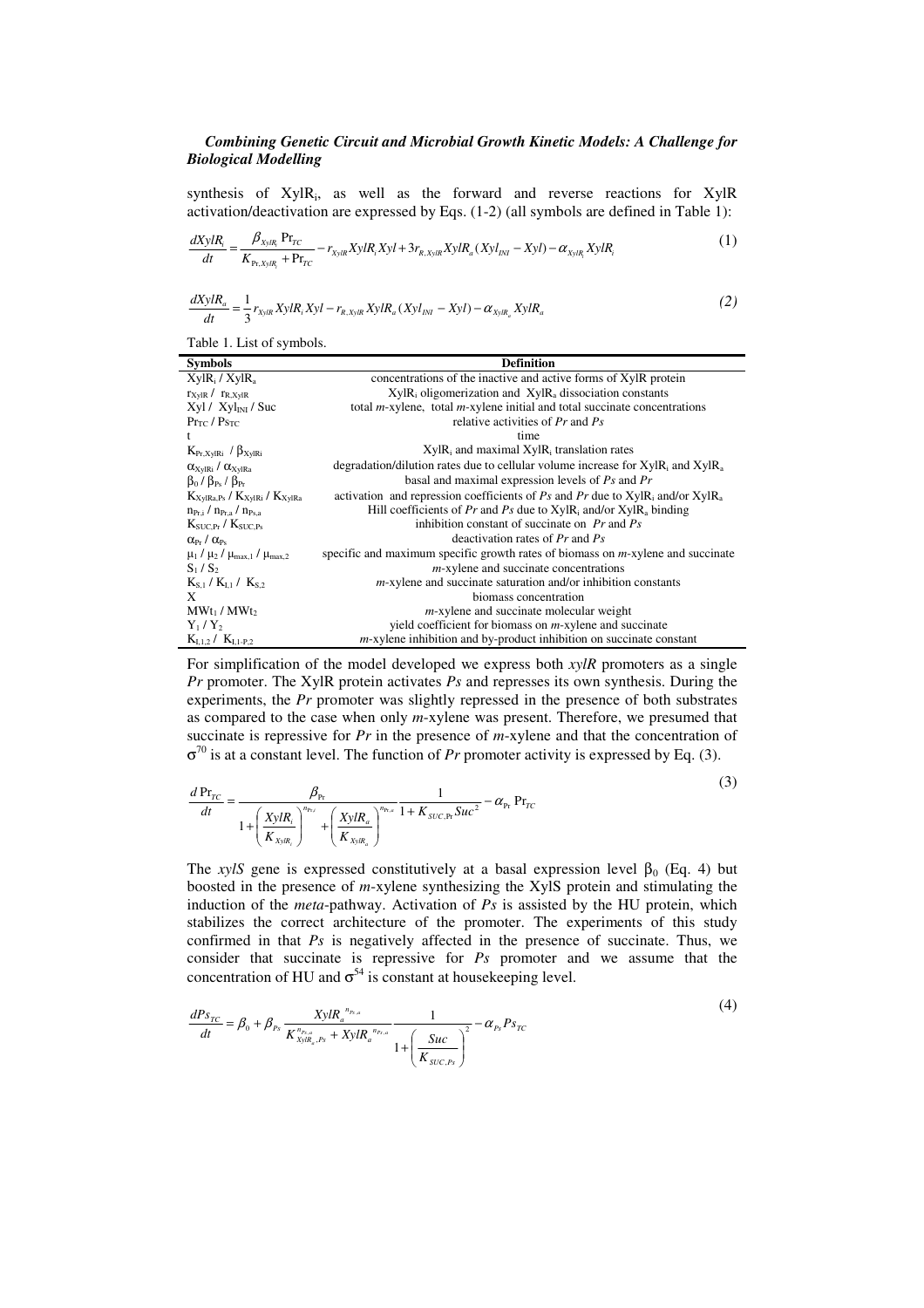#### *2.2. Growth kinetic model*

*P. putida* mt-2 was first cultivated in the presence of succinate and *m*-xylene as single substrates. The biodegradation of 0.9 mM *m*-xylene fed in a batch experiment was modelled assuming substrate inhibition [7] (Eqs. 5-6).

$$
\mu_1 = \frac{\mu_{\text{max},1} S_1}{K_{s,1} + S_1 + \frac{S_1^3}{K_{t,1}^2}}, \qquad (5); \ \frac{dS_1}{dt} = -\frac{1}{MWt_1} \frac{\mu_1}{Y_1} X, \qquad (6)
$$

A 1 h lag-phase occurred following the introduction of *m*-xylene (data not shown). Since the culture was pre-grown in succinate, the lag might be due to the change in substrate requiring the induction of new enzymes for *m*-xylene biodegradation. Thus, we assume that the transition from the lag to the accelerating phase takes place when the activity of *Ps* increased from its basal level by 65-fold, an amount which corresponds to the activation of the TOL pathway and to the induction of its enzymes. The genetic circuit model was used to calculate *Ps* promoter's activity over time, estimating the duration of the lag-phase, and the growth kinetic model was used after the lag-phase. The growth kinetics of mt-2 was studied in the presence of succinate. The consumption of 13.6 mM succinate fed in a batch experiment was modelled using Eqs. (7-8).

$$
\frac{dS_2}{dt} = -\frac{1}{MWt_2} \frac{\mu_2}{Y_2} X \,, \quad (7); \quad \mu_2 = \frac{\mu_{\text{max},2} S_2}{K_{s,2} + S_2} \,, \quad (8)
$$

The strain was cultured in a batch experiment in the presence of 14 mM succinate and 1.04 mM *m*-xylene. Unlike the cases of simultaneous or diauxic growth often observed when a mixture of substrates is available, mt-2 displayed a different growth pattern. Following the initial lag-phase, *m*-xylene degradation started first followed by succinate degradation resulting in two phases were both substrates were utilised individually and one phase were both substrates were utilised simultaneously. *m*-xylene is sensed by *P. putida* mainly as a stressor to be extruded rather than as a nutrient to be metabolised. Consequently, the lag-phase in succinate degradation can be attributed to the presence of the stressor and the duration of the lag on succinate might depend on the time required to inactivate *m*-xylene. In order to consider the inhibitory effects of *m*-xylene and its intermediates on succinate degradation, a new succinate degradation model is suggested (Eq. 9). We assume that a major intermediate in *m*-xylene degradation accumulates over time proportionally to the removal of *m*-xylene. Furthermore, inhibition of growth on succinate due to the presence of *m*-xylene is also considered.

$$
\mu_2 = \frac{\mu_{\text{max},2} S_2}{K_{s,2} + S_2} \frac{K_{I,1,2}}{K_{I,1,2} + S_1} \frac{K_{I,1-P,2}}{K_{I,1-P,2} + (1 - S_1)}
$$
(9)

Due to the overall repression of *Ps*, we assumed that in the presence of both substrates, *m*-xylene degradation started when the activity of *Ps* increased from its basal level by 14-fold. Also, as mentioned above, the lag-phase in succinate degradation is attributed to the stress effect caused by *m*-xylene. Thus, we assume that growth on succinate starts when the cellular metabolic resources are redistributed towards succinate assimilation indicating the onset of the TOL pathway deinduction, which is expressed by the time point where *Ps* activity starts decreasing from its maximum value. The model parameter values were obtained from the experiments presented above.

The mixed-substrate experiment was also modelled with the SKIP model, which is used when the type of substrate interactions cannot be directly specified, and with cell growth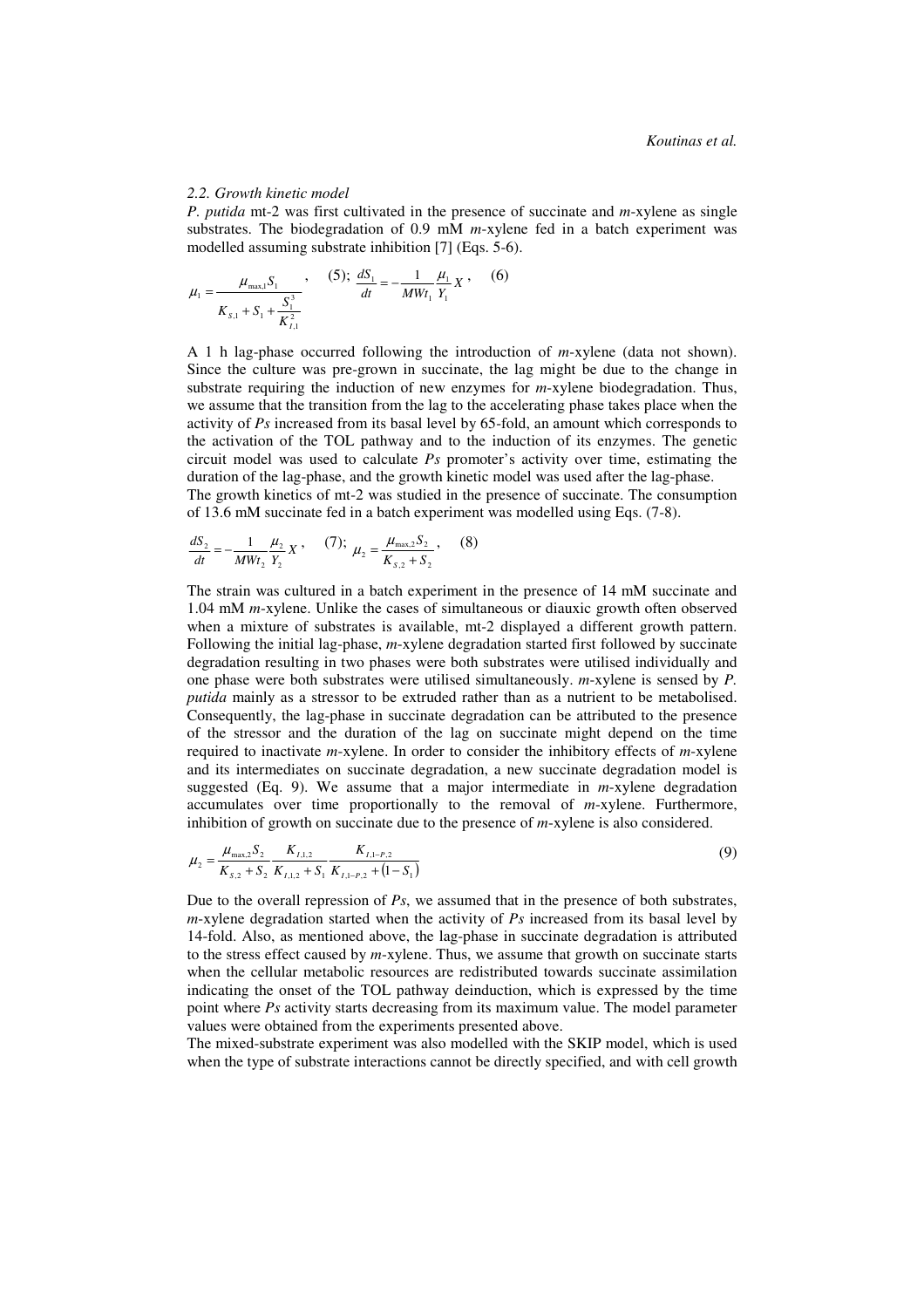## *Combining Genetic Circuit and Microbial Growth Kinetic Models: A Challenge for Biological Modelling*

models accounting for competitive, noncompetitive and uncompetitive inhibition. The uncompetitive inhibition and SKIP models satisfactorily described the experimental data, while the competitive and non-competitive inhibition models failed to follow the experimental results (data not shown).

The predictive capability of the model was tested with an independent experiment. The initial succinate concentration was maintained at 14.1 mM, while *m*-xylene concentration was reduced to 0.8 mM. The duration of the lag-phase for each substrate was calculated from the genetic circuit model (Fig. 2) as described above. The combined mathematical model underpredicted the biomass concentration (Fig. 3) and overpredicted to minor extent the *m*-xylene concentration over time (Fig. 4). However, the model closely tracked succinate concentration (Fig. 5) and overall produced a satisfactory description of the experimental data. In contrast, the competitive inhibition and the SKIP model failed to describe the experimental results confirming that only the combined model can be predictive under different experimental conditions.



Figures 2-5. Comparison of the combined model and the substrate interaction models prediction. I) lag-phase on *m*-xylene; II) lag-phase on succinate.

#### *2.3. Model analysis*

The ability of the Sobol' method to distinguish between individual and total sensitivity index (SI) enables us to identify interacting factors within the system gaining valuable insight into its dynamics. The dimensionality of the sensitivity analysis problem is defined by the number of model parameters; therefore a feasibility constraint regarding the maximum possible number of individually scanned parameters is imposed implicitly in terms of computational time. This constraint is unavoidable due to the - increasing with dimension - number of model evaluations required for the Monte Carlo integrals to converge. Researchers in the field of GSA often resolve to parameter grouping in order to reduce the dimensionality of the problem, thus solving a more tractable version of the original problem. Therefore the parameters of the model have been divided in 16 groups according to their biological function, to make the computation of GSA feasible.

The sensitivities of the parameter groups have been calculated at different time points for  $XylR_a$  concentration as the output variable and the results are shown in Fig. 6. The